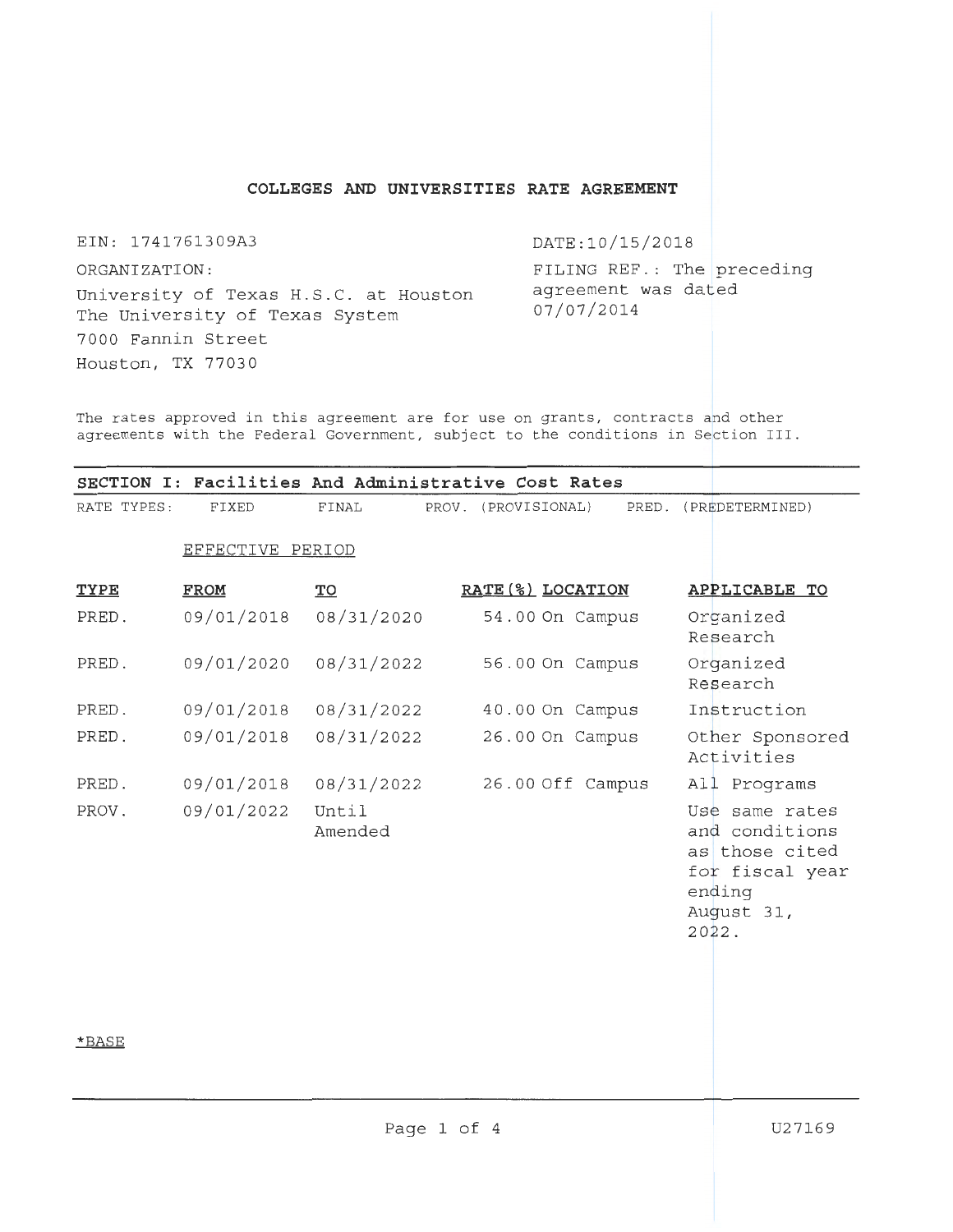ORGANIZATION: University of Texas H.S.C. at Houston The University of Texas System AGREEMENT DATE: 10/15/2018

Modified total direct costs, consisting of all direct salaries and wages, applicable fringe benefits, materials and supplies, services, travel and up to the first \$25,000 of each subaward (regardless of the period of performance of the subawards under the award). Modified total direct costs shall exclude equipment, capital expenditures, charges for patient care, rental costs, tuition remission, scholarships and fellowships, participant support costs and the portion of each subaward in excess of \$25,000. Other items may only be excluded when necessary to avoid a serious inequity in the distribution of indirect costs, and with the approval of the cognizant agency for indirect costs .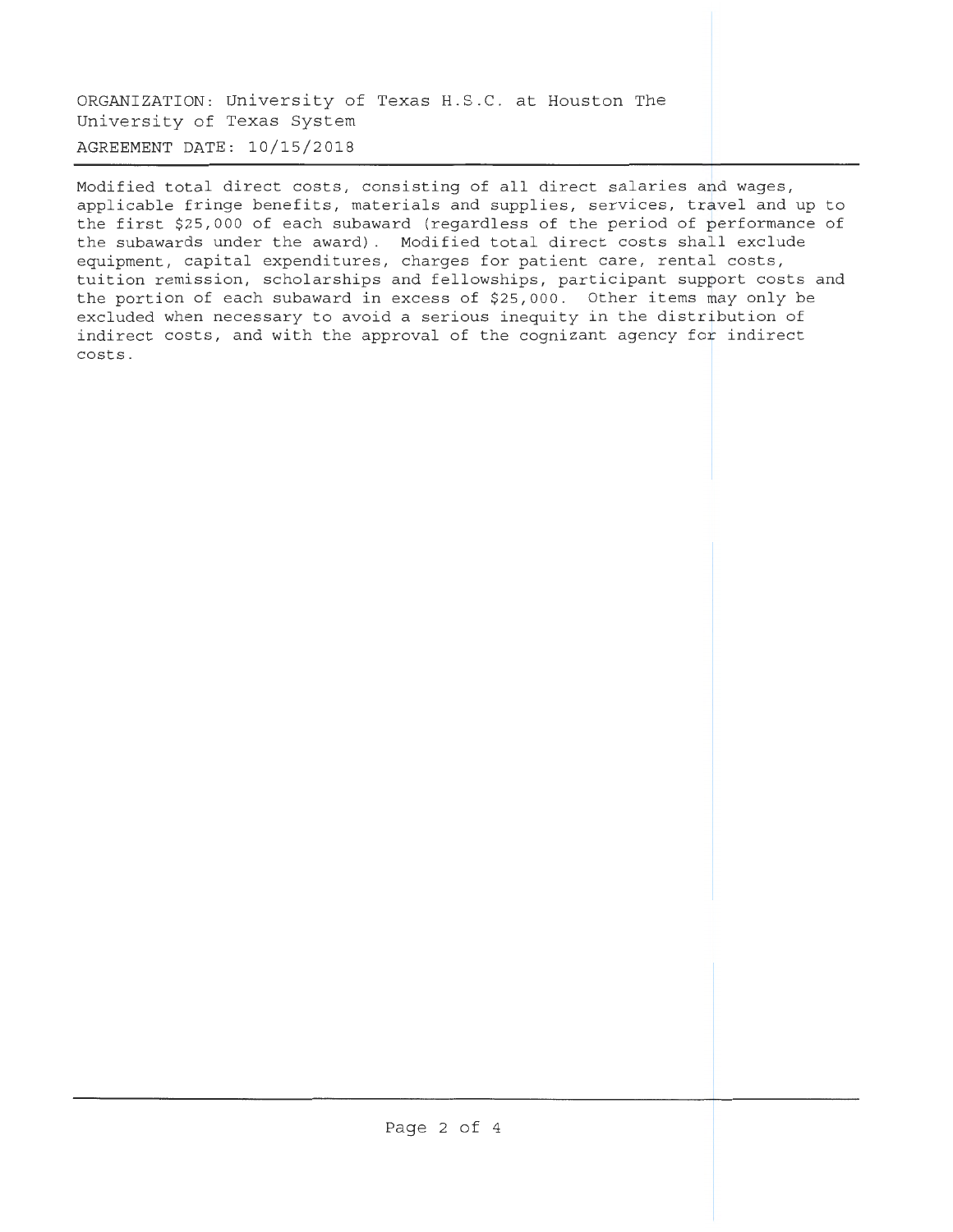ORGANIZATION: University of Texas H.S.C. at Houston The University of Texas System AGREEMENT DATE: 10/15/2018

## **SECTION** II: **SPECIAL REMARKS**

### TREATMENT OF FRINGE BENEFITS:

The fringe benefits are specifically identified to each employee and are charged individually as direct costs. The directly claimed fringe benefits are listed below.

## TREATMENT OF PAID ABSENCES

Vacation, holiday, sick leave pay and other paid absences are included in salaries and wages and are claimed on grants, contracts and other agreements as part of the normal cost for salaries and wages. Separate claims are not made for the cost of these paid absences .

OFF-CAMPUS DEFINITION: For all activities performed in facilities not owned by the institution and to which rent is directly allocated to the project(s) the off-campus rate will apply. Grants or contracts will not be subject to more than one F&A cost rate. If more than 50% of a project is performed off-campus, the off-campus rate will apply to the entire project.

FRINGE BENEFITS:

FICA Retirement Worker's Compensation Life Insurance Unemployment Insurance Health Insurance Dental Insurance Vacat ion Accrual Assessment

Your next F&A proposal based on actual costs for the fiscal year ending 08/31/2021, is due in our office by 02/28/2022.

Equipment means tangible personal property (including information technology systems) having a useful life of more than one year and a per-unit acquisition cost which equals or exceeds the lesser of the capitalization level established by the non-Federal entity for financial statement purposes, or \$5,000.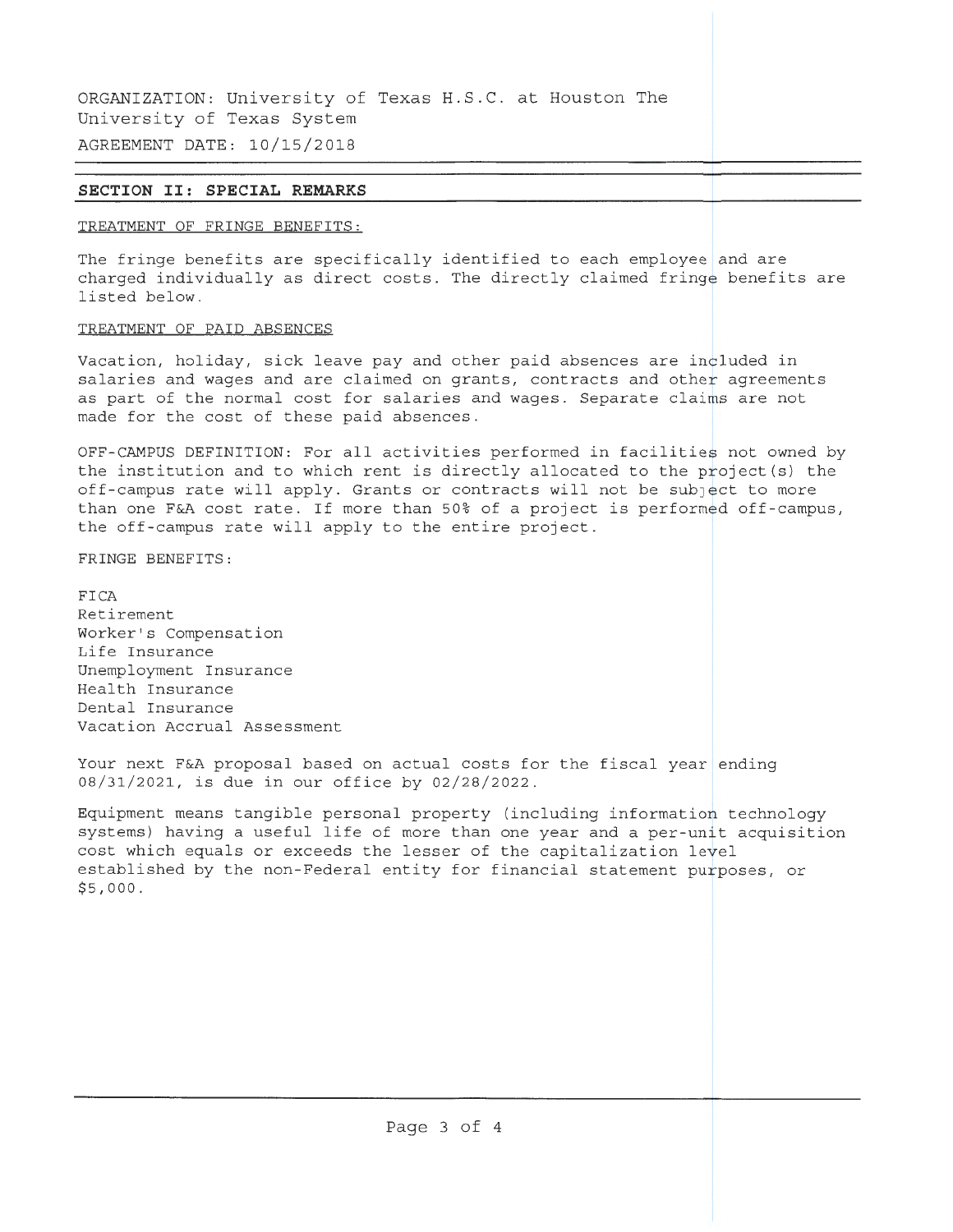ORGANIZATION: University of Texas H. S.C . at Houston The University of Texas System

AGREEMENT DATE: 10/15/2018

### **SECTION** III: **GENERAL**

#### A. LIMITATIONS:

The rates in this Agreement are subject to any statutory or administrative limitations and apply to a given grant,<br>contract or other agreement only to the extent that funds are available. Acceptance of the rates is subject following conditions: (1) Only costs incurred by the organization were included in its facilities and administrative cost pools as finally accepted: such costs are legal obligations of the organization and are allowable under the governing cost principles; (2) The same costs that have been treated as facilities and administrative costs are not claimed as direct costs; (3) Similar types of costs have been accorded consistent accounting treatment; and (4) The information provided by the organization which was used to establish the rates is not later found to be materially incomplete or inaccurate by the Federal Government. In such situations the rate(s) would be subject to renegotiation at the discretion of the Federal Government.

#### B. ACCOUNTING CHANGES:

This Agreement is based on the accounting system purported by the organization to be in effect during the Agreement period. Changes to the method of accounting for costs which affect the amount of reimbursement resulting from the use of this Agreement require prior approval of the authorized representative of the cognizant agency. Such changes include, but are not limited to, changes in the charging of a particular type of cost from facilities and administrative to direct. Failure to obtain approval may result in cost disallowances.

#### C. FIXED RATES:

If a fixed rate is in this Agreement, it is based on an estimate of the costs for the period covered  $_{\text{by}}$  the rate. When the actual costs for this period are determined, an adjustment will be made to a rate of a future year(s) to compensate for the difference between the costs used to establish the fixed rate and actual costs .

#### D. USE BY OTHER FEDERAL AGENCIES:

The rates in this Agreement were approved in accordance with the authority in Title 2 of the Code of Federal Regulations, Part 200 (2 CFR 200), and should be applied to grants, contracts and other agreements covered by 2 CPR 200, subject to any limitations in A above. The organization may provide copies of the Agreement to other Federal Agencies to give them early notification of the Agreement.

#### E. OTHER:

If any Federal contract, grant or other agreement is reimbursing facilities and administrative costs by a means other than the approved rate(s) in this Agreement, the organization should (1) credit such costs to the affected programs, and (2) apply the approved rate(s) to the appropriate base to identify the proper amount of facilities and administrative costs allocable to these programs.

#### BY THE INSTITUTION,

ON BEHALF OF THE FEDERAL GOVERNMENT:

University of Texas H. S.C. at Houston The University of Texas System

(INSTITUTION)  ${\mathcal{M}}$  $(SIGNAT(IRE))$ michael *Tramonte* 

(NAME)

Chief Financial Officer  $ST$  Vice  $Yres$ (TITLE)

 $10$  $2018$ 

DEPARTMENT OF HEALTH AND HUMAN SERVICES

| (AGENCY)<br>Arif M. Karim -S       | Digitally signed by Arif M. Karim -S<br>Du: c=U S, o=U.S. Government, ou=HHS, ou=PSC,<br>ot=People, cn=Arif M. Karim -S,<br>012342.19200300.100.1.1=2000212895<br>Dite: 20-18.10.18 11:19:36 -05'00" |
|------------------------------------|------------------------------------------------------------------------------------------------------------------------------------------------------------------------------------------------------|
| (SIGNATURE)                        |                                                                                                                                                                                                      |
| Arif Karim                         |                                                                                                                                                                                                      |
| (NAME)                             |                                                                                                                                                                                                      |
| Director, Cost Allocation Services |                                                                                                                                                                                                      |
| (TITLE)                            |                                                                                                                                                                                                      |
| 10/15/2018                         |                                                                                                                                                                                                      |
| (DATE) 7169                        |                                                                                                                                                                                                      |
| HHS REPRESENTATIVE:                | Matthew Dito                                                                                                                                                                                         |
| Telephone:                         | 767-3261<br>(214)                                                                                                                                                                                    |